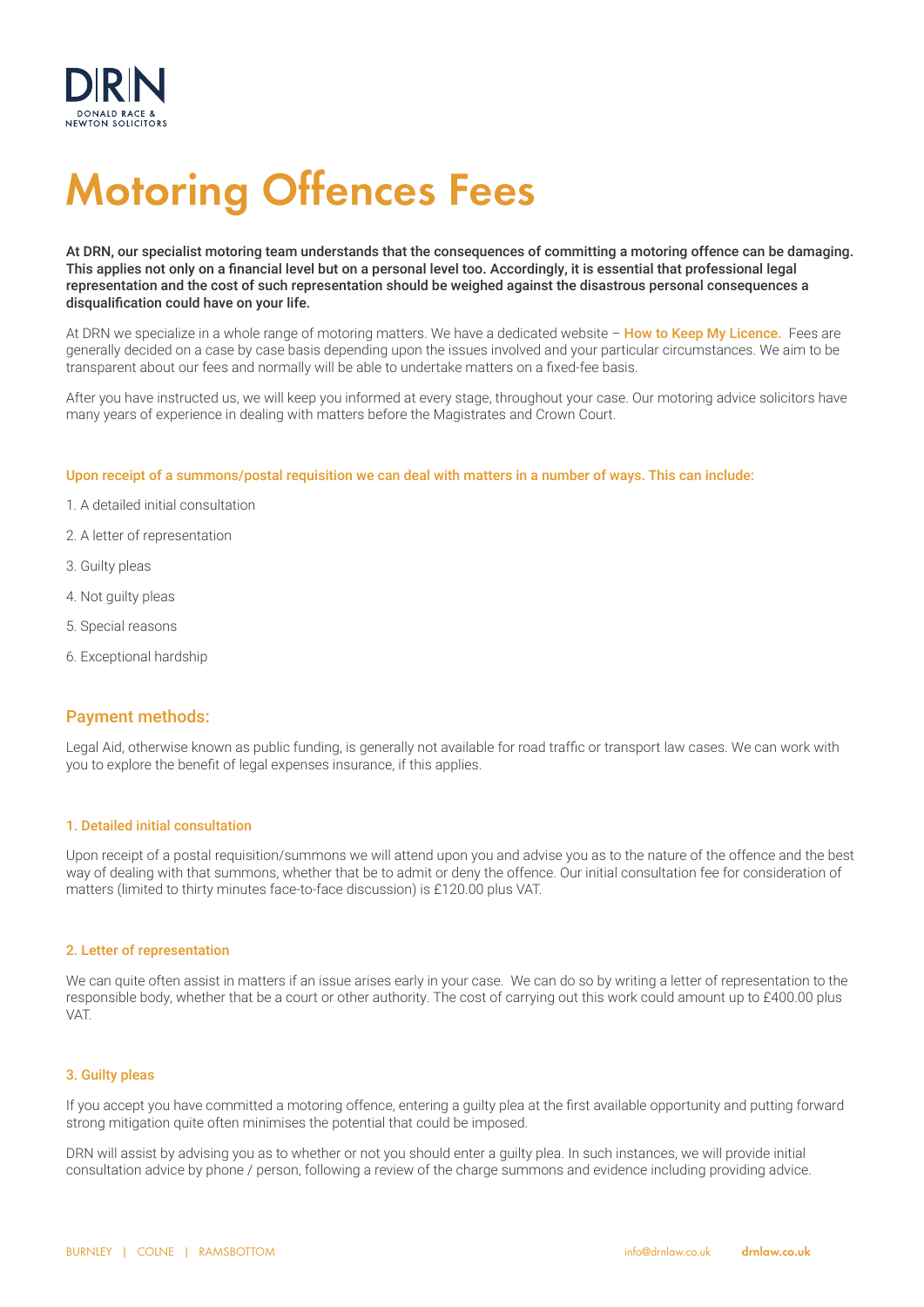We will advise as to why your guilty plea should be entered and indicate the sentencing options available to the court. This could also include attendance at court on the day.

Our fees are based on the fact that Magistrates' Courts quite often involve lengthy waiting times. Upon the conclusion of your case, we will advise as to whether or not the sentence is satisfactory and/or whether or not an appeal should follow. If any advice on appeal is required this will carry an additional cost.

# Our fee includes:

- Attending upon you either on the phone or in person
- A minimum of two hours' attendance and preparation
- Consideration of evidence
- Providing advice in respect of plea and sentence
- Full representation up to and including sentencing hearing
- Providing assistance in obtaining evidence and mitigating any penalties that could be imposed
- Appropriate advice on whether exceptional hardship or special reasons follow
- Barrister's fees
- Representation at single hearing for no more than half a day
- Car parking, mileage or other travelling expenses.

## Our fees do not include:

- Instruction of any expert witnesses
- Taking statements from any witnesses
- Advice and assistance in relation to any special reasons hearing
- Representation at any exceptional hardship hearing and dealing with appropriate documentation
- Advice and assistance in relation to any appeal
- Any fine imposed by the courts, surcharge or order for costs made in favour of the prosecution.

# The fees for our service can vary dependent upon a number of factors including:

- Additional time
- Contacting witnesses/third parties
- Liaising with courts
- Trials running over half a day
- Location of the trial
- Number of witnesses involved
- Number of offences

Timescales – proceeds are usually issued within six months of the offence dates. However, it can sometimes take up to twelve months in the case of (an either way offence).

The above mentioned fee is provided on a fixed-fee price quoted. We do not expect to carry out work outside of this quote but would notify you if there were any unusual circumstances applied.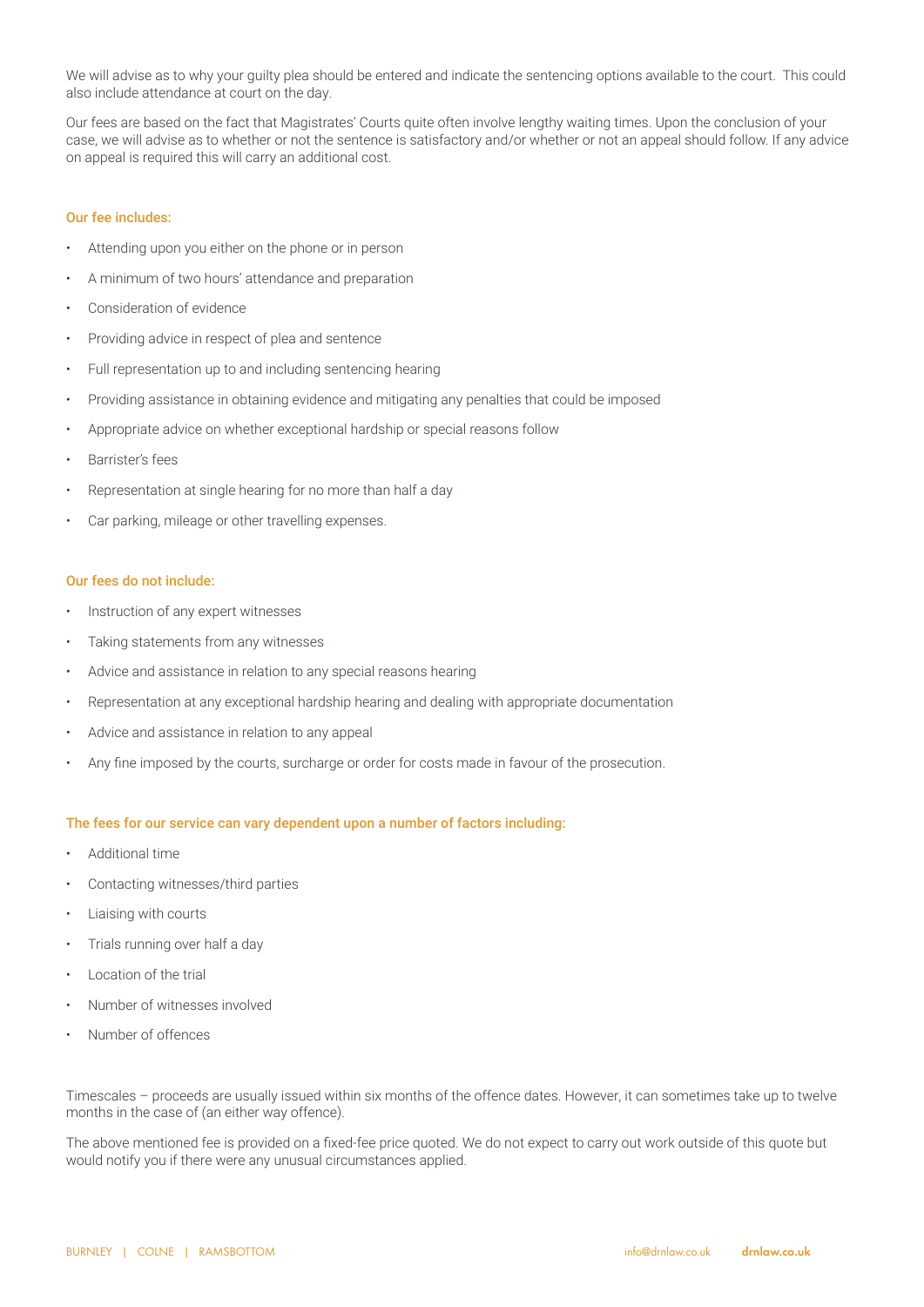# 4. Not guilty pleas

If you decide, following our initial consultation, that you will enter a not guilty plea at the Magistrates' Court then we will work with you to prepare a thorough case and represent you at a Magistrates' Court trial.

As indicated in our advice on guilty pleas, this will involve initial consultation, review of evidence, further consultation (either on the telephone or in person) explaining your defence, explaining court procedure, further preparatory work both in relation to preparation of your case and any follow-up advice. It will also involve attendance at court and advocacy and, following representation at court, advice on the outcome.

#### Our fee includes:

- Attendance upon you in person.
- Consideration of evidence including preparation for trial and advice on likely sentence and prospect of success
- Advice in relation to plea and likely sentence
- Written plea and written case management
- Full representation at court, provided the hearing lasts no more than half a day
- Assistance in relation to any sentence, and advice on mitigation
- Where appropriate, advice in relation to exceptional hardship/special reasons

# Our fees do not include:

- Instruction of any expert witnesses
- Taking statements from any witnesses
- Advice and assistance in relation to any special reasons hearing
- Representation at any exceptional hardship hearing and dealing with appropriate documentation
- Advice and assistance in relation to any appeal
- Any fine imposed by the courts, surcharge or order for costs made in favour of the prosecution

# The fees for our service can vary dependent upon a number of factors including:

- **Complexity**
- Additional time required
- Need to contact witnesses/third parties
- If the trial runs over half a day
- The location of the trial
- Number of witnesses involved

# Timescales

Proceeds are usually issued within six months of the offence dates. However, it can sometimes take up to twelve months (of an either way offence).

The above mentioned fee is provided on a fixed-fee price quoted. We do not expect to carry out work outside of this quote, but would notify you any unusual circumstances applied.

Not guilty plea - one offence £1,000.00 up to £3,000.00 inclusive of VAT.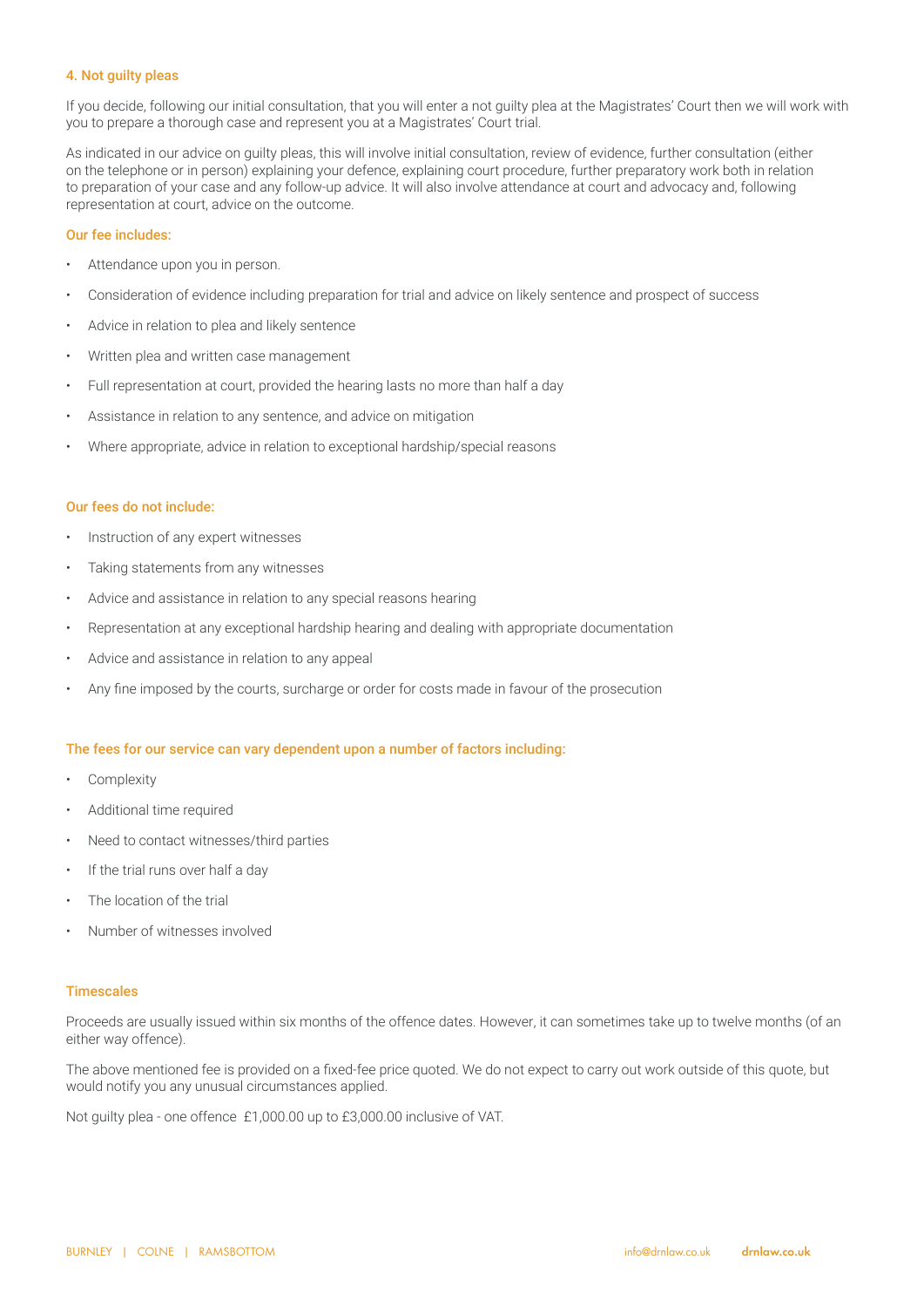# 5. Special Reasons and 6. Exceptional Hardship

#### Between £500.00 up to £2,500.00.

Although you may accept that you were guilty of an offence, thereafter there may be other issues, including whether or not this renders you liable to disqualification under the totting up procedure and/or whether special circumstances apply for you avoiding a penalty. Our experienced team of solicitors have extensive knowledge in arguing exceptional hardships/special reasons.

# Stages of process:

- Initial consultation advice by phone/person
- Review of charge, summons and evidence including provision of advice
- Further consultation by phone/in person regarding defence
- Explanation of the court procedure and sentencing options
- Conduct of any further preparatory work including obtaining further instructions from you and any further follow up queries
- Timescales of cases cannot be provided
- We will attend the court on the day and meet with you before your hearing. We anticipate the case lasting no more than half a day.

# Our fee includes:

- Attendance upon you in person
- Consideration of evidence including preparation for trial and advice on likely sentence
- Prospect of success
- Providing advice in relation to plea and likely sentence
- Written plea and written case management
- Full representation at court, provided it amounts to no more than half a day
- Providing assistance in relation to any sentence and advice on mitigation
- Where appropriate advice in relation to exceptional hardship/special reasons